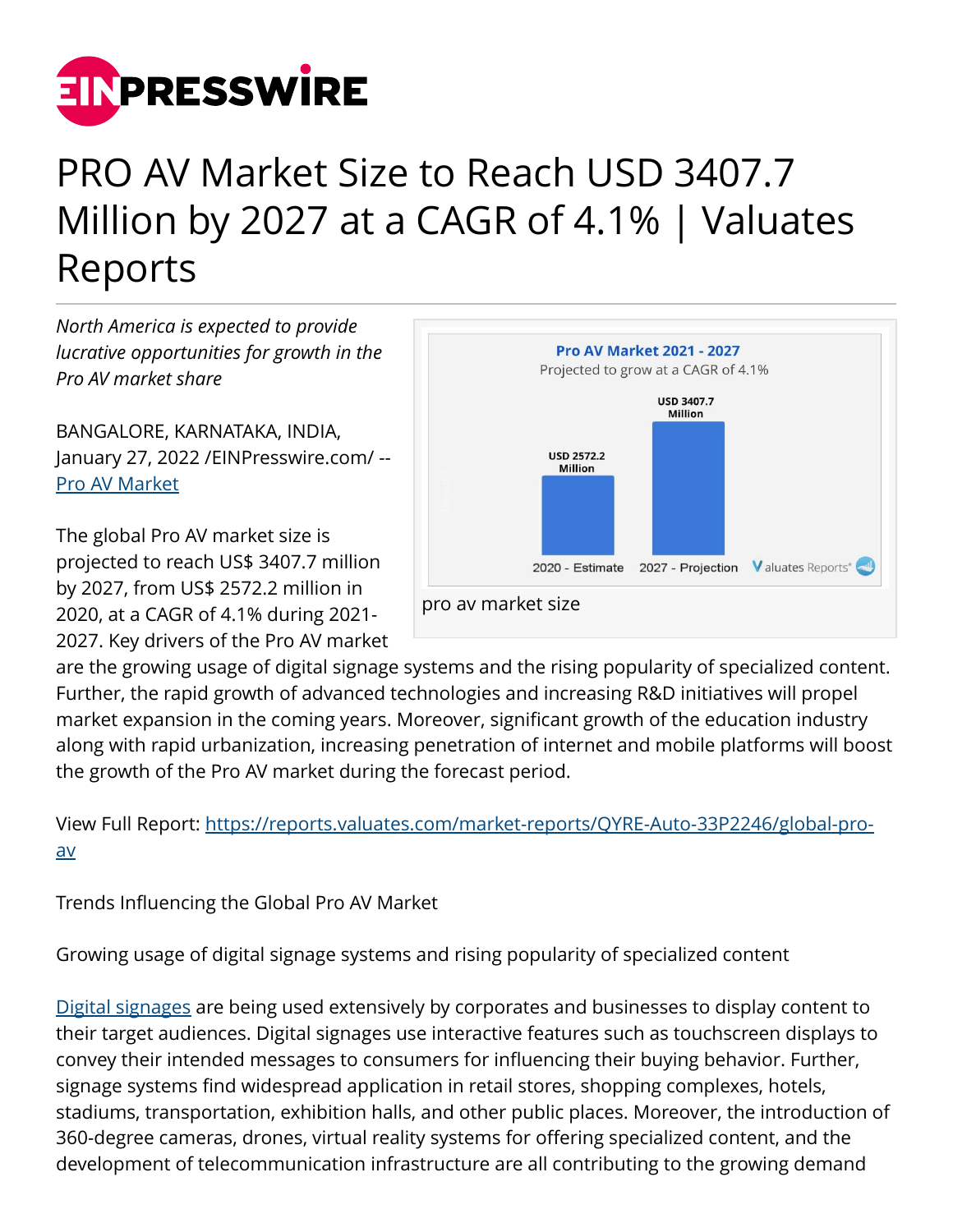for Pro Audio Visual devices and services ultimately surging the growth of the Pro AV market during the forecast period.

## Advent of advanced technologies and increasing R&D initiatives

The advent of advanced technologies has created ample opportunities for market growth in the coming years. The integration of Pro AV devices with the Internet of Things(IoT) and cloud computing systems has made the communication process effective. These technologies can be used for seamless videoconferencing, e-learning, live events, collaboration, security, and surveillance purposes in a variety of industries. Thus growing technological advancements and increasing research and development initiatives will accelerate the growth of the Pro AV market during the forecast period.

Rapid expansion of the education industry along with growing urbanization

The education industry has been witnessing significant growth in recent years. Both small and large-sized educational institutions are adopting smart learning systems leading to a boom in elearning teaching methodology. Pro AV devices are used in e-learning systems across schools, colleges, academic and research institutions for using multi-touch High Definition televisions and projectors. These tools mix learning and teaching experience and improve the in-classroom experience by augmenting visualization and creativity. Moreover growing urbanization with increasing income levels of people across the world, growing smartphone users and rising penetration of internet connectivity options is also aiding in the growth of the Pro AV market along with the rapid rise of the education industry.

Pro AV Market Share Analysis

Based on region, North America is expected to provide lucrative opportunities for growth in the Pro AV market share during the forecast period due to the presence of key market players in the region, rising e-classrooms, increasing government initiatives, and more usage of digital signages.

Based on application, the commercial segment is expected to provide lucrative opportunities for growth in the Pro AV market share during the forecast period due to the growing adoption of Pro AV devices by multinational companies for conferences, meetings, and other cross-border communications.

Get Free Sample: [https://reports.valuates.com/request/sample/QYRE-Auto-](https://reports.valuates.com/request/sample/QYRE-Auto-33P2246/Global_Pro_AV_Market)33P2246/Global Pro AV Market

Pro AV Market Segmentation

By Type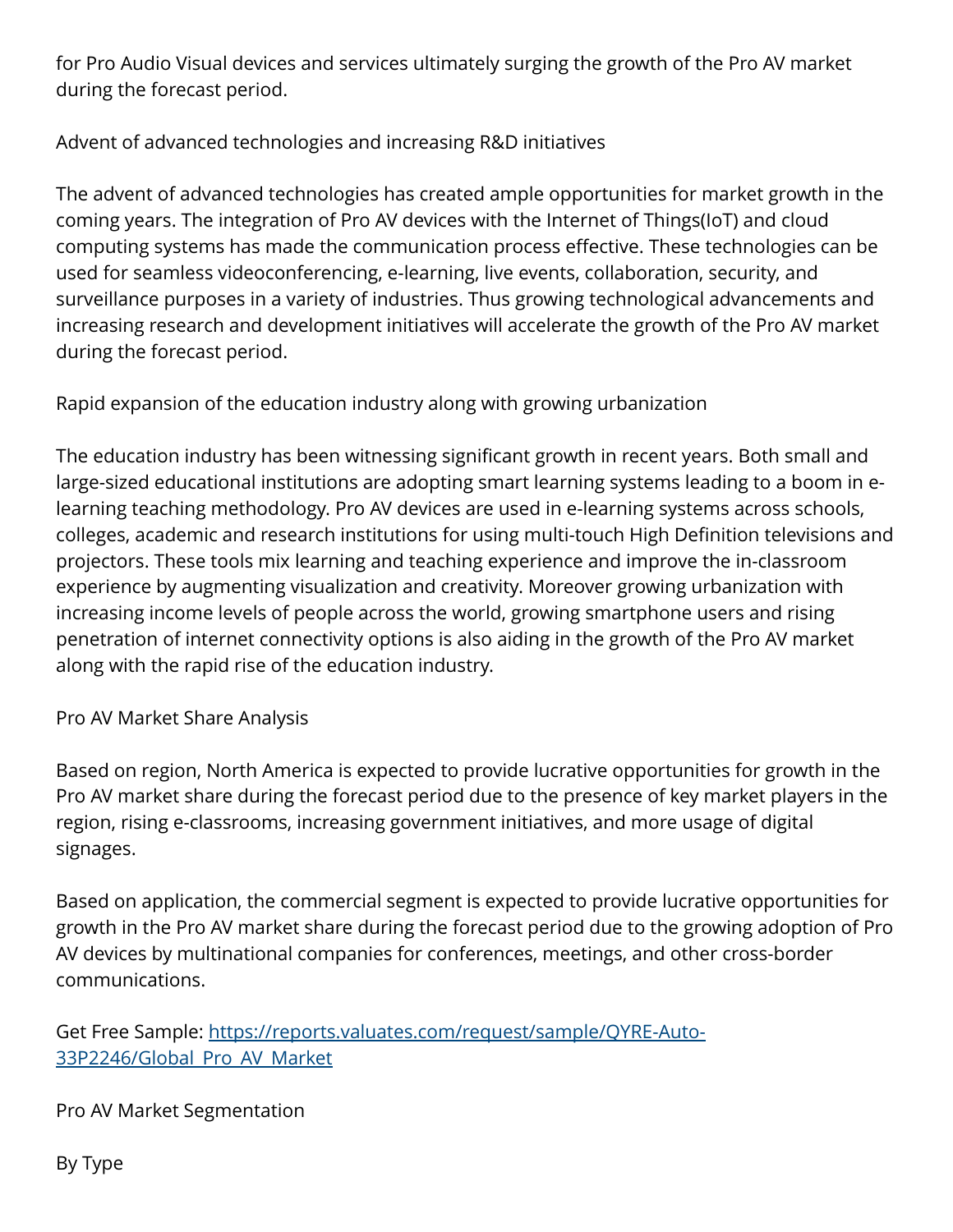• Displays

- AV Acquisition and Delivery
- • Projectors
- • Sound Reinforcement
- • Conferencing
- • Others

By Application

- • Home Use
- • Commercial
- • Education
- • Government
- • Hospitality
- • Retail
- • Other

By Region

- • North America
- $\cdot \Pi S$ .
- • Canada
- • Europe
- • Germany
- • France
- $\cdot$ UK.
- • Italy
- • Russia
- • Nordic
- • Rest of Europe
- • Asia-Pacific
- • China
- • Japan
- • South Korea
- • Southeast Asia
- • India
- • Australia
- • Rest of Asia
- • Latin America
- • Mexico
- • Brazil
- • Rest of Latin America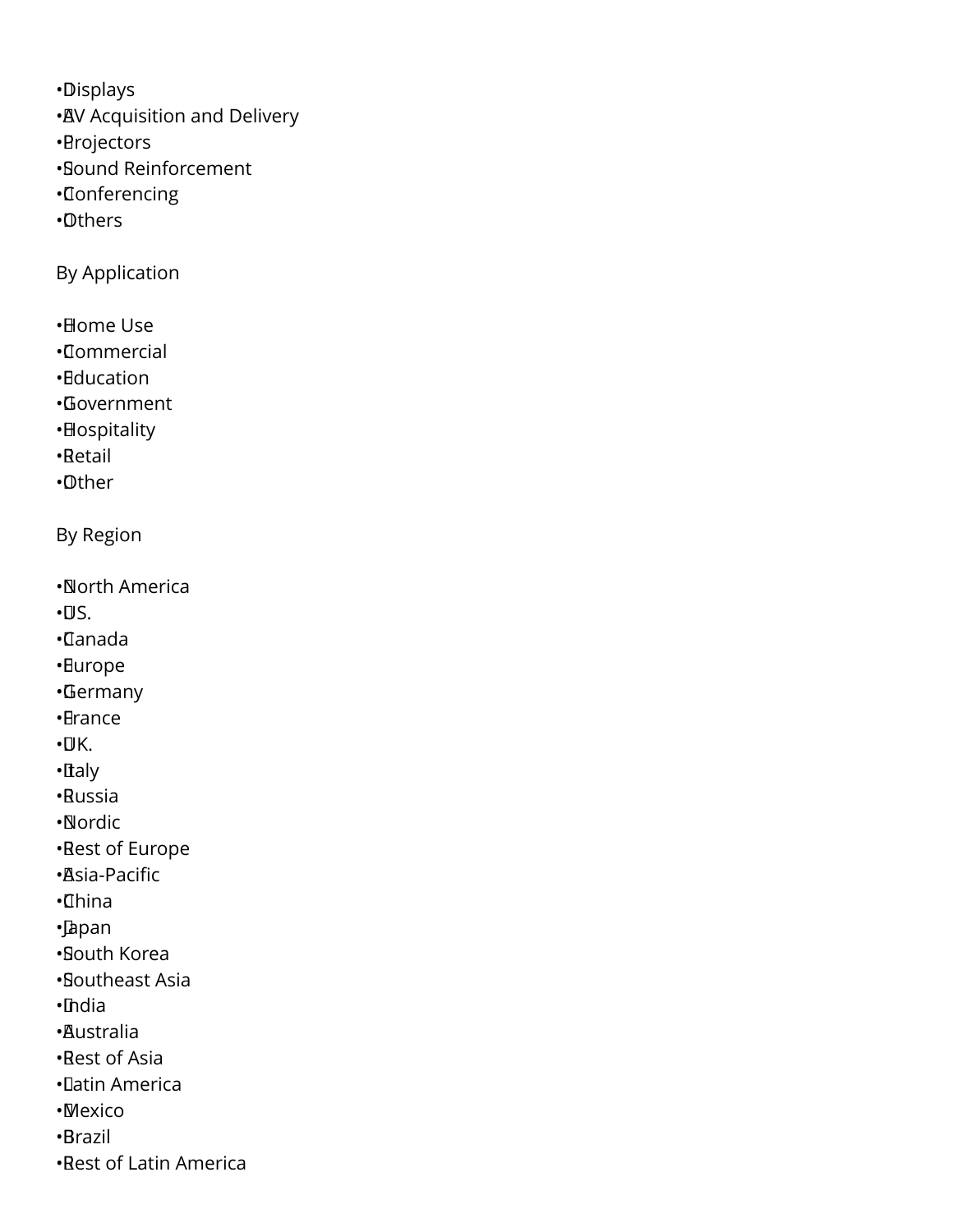• Middle East & Africa •∏urkey • Saudi Arabia  $\cdot$  $\Box$ AF • Rest of MEA Key Companies • AVI-SPL • Diversified • Whitlock **· AVI Systems** • Ford Audio-Video • CCS Presentation Systems • Solutionz • Electrosonic • Avidex • Solotech • SKC Communications • HB Communications • IVCI • Video Corporation of America (VCA) • Washington Professional Systems • Carousel Industries.

Inquire for Chapter Cost: [https://reports.valuates.com/request/chaptercost/QYRE-Auto-](https://reports.valuates.com/request/chaptercost/QYRE-Auto-33P2246/Global_Pro_AV_Market)[33P2246/Global\\_Pro\\_AV\\_Market](https://reports.valuates.com/request/chaptercost/QYRE-Auto-33P2246/Global_Pro_AV_Market)

Similar Reports:

1. Pro AV Solutions Market: [https://reports.valuates.com/market-reports/QYRE-Auto-](https://reports.valuates.com/market-reports/QYRE-Auto-25H2425/global-pro-av-solutions)[25H2425/global-pro-av-solutions](https://reports.valuates.com/market-reports/QYRE-Auto-25H2425/global-pro-av-solutions)

2. Pro AV Cables Market: [https://reports.valuates.com/market-reports/QYRE-Auto-](https://reports.valuates.com/market-reports/QYRE-Auto-39X7233/global-and-united-states-pro-av-cables)[39X7233/global-and-united-states-pro-av-cables](https://reports.valuates.com/market-reports/QYRE-Auto-39X7233/global-and-united-states-pro-av-cables)

3. Audio Visual System Market: [https://reports.valuates.com/market-reports/QYRE-Auto-](https://reports.valuates.com/market-reports/QYRE-Auto-8T6007/global-audio-visual-av-system)[8T6007/global-audio-visual-av-system](https://reports.valuates.com/market-reports/QYRE-Auto-8T6007/global-audio-visual-av-system)

4. Audio Codec Market: [https://reports.valuates.com/market-reports/ALLI-Manu-4S35/audio](https://reports.valuates.com/market-reports/ALLI-Manu-4S35/audio-codec)[codec](https://reports.valuates.com/market-reports/ALLI-Manu-4S35/audio-codec)

5. Web Conferencing Market: [https://reports.valuates.com/market-reports/QYRE-Auto-](https://reports.valuates.com/market-reports/QYRE-Auto-24L2147/global-web-conferencing)